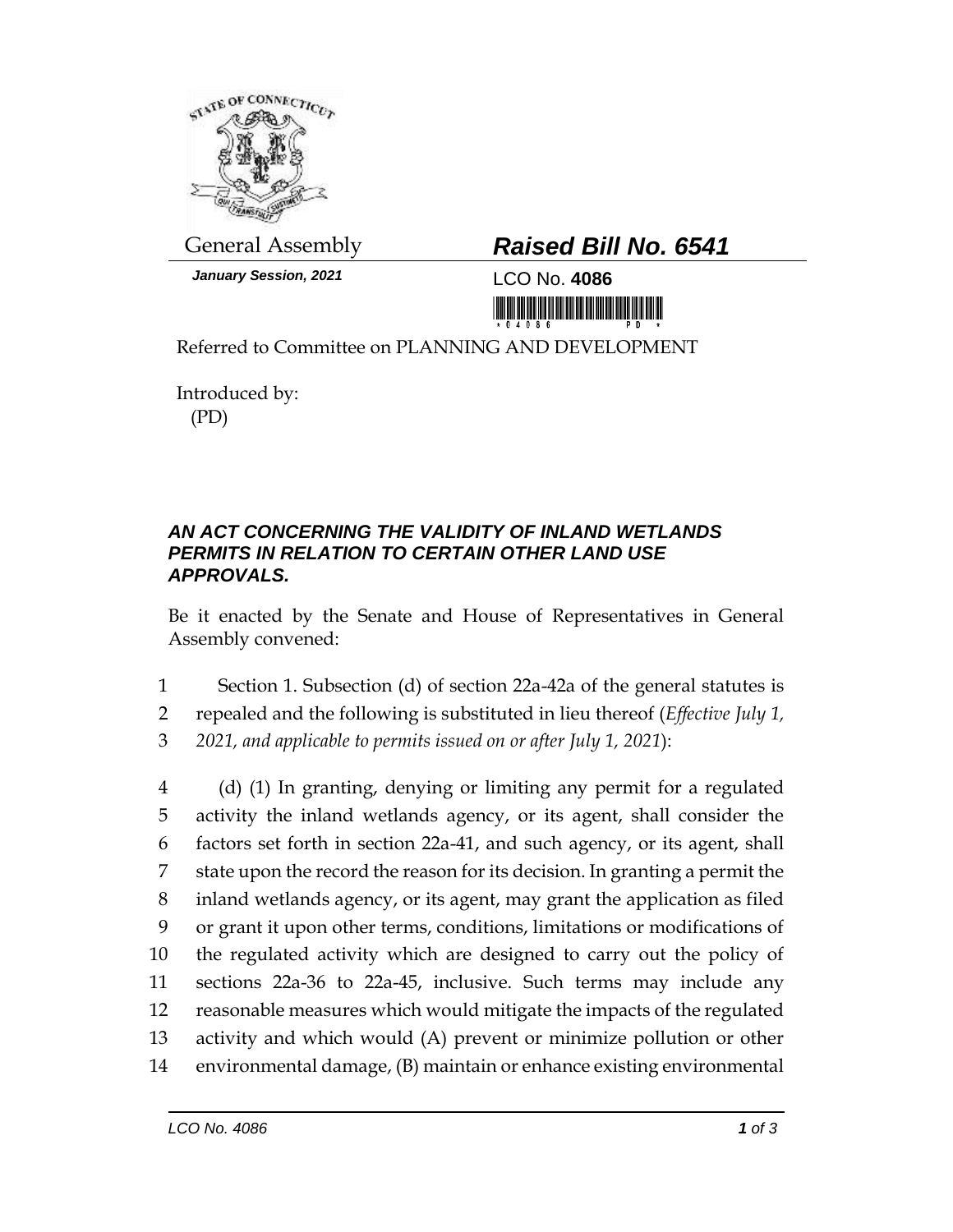quality, or (C) in the following order of priority: Restore, enhance and create productive wetland or watercourse resources. Such terms may include restrictions as to the time of year in which a regulated activity may be conducted, provided the inland wetlands agency, or its agent, determines that such restrictions are necessary to carry out the policy of sections 22a-36 to 22a-45, inclusive. No person shall conduct any regulated activity within an inland wetland or watercourse which requires zoning or subdivision approval without first having obtained a valid certificate of zoning or subdivision approval, special permit, special exception or variance or other documentation establishing that the proposal complies with the zoning or subdivision requirements adopted by the municipality pursuant to chapters 124 to 126, inclusive, or any special act. The agency may suspend or revoke a permit if it finds after giving notice to the permittee of the facts or conduct which warrant the intended action and after a hearing at which the permittee is given an opportunity to show compliance with the requirements for retention of the permit, that the applicant has not complied with the conditions or limitations set forth in the permit or has exceeded the scope of the work as set forth in the application. The applicant shall be notified of the agency's decision by certified mail within fifteen days of the date of the decision and the agency shall cause notice of their order in issuance, denial, revocation or suspension of a permit to be published in a newspaper having a general circulation in the town wherein the wetland or watercourse lies. In any case in which such notice is not published within such fifteen-day period, the applicant may provide for the publication of such notice within ten days thereafter.

 (2) (A) Any permit issued under this section for the development of property for which an approval is required under chapter 124, 124b, 126 or 126a shall (i) not take effect until the approval granted under such 44 chapter takes effect, and (ii) be valid until the approval granted under such chapter expires or for ten years, whichever is earlier.

 (B) Any permit issued under this section for any activity for which an approval is not required under chapter 124, 124b, 126 or 126a shall (i) not take effect until the approval granted under such chapter takes